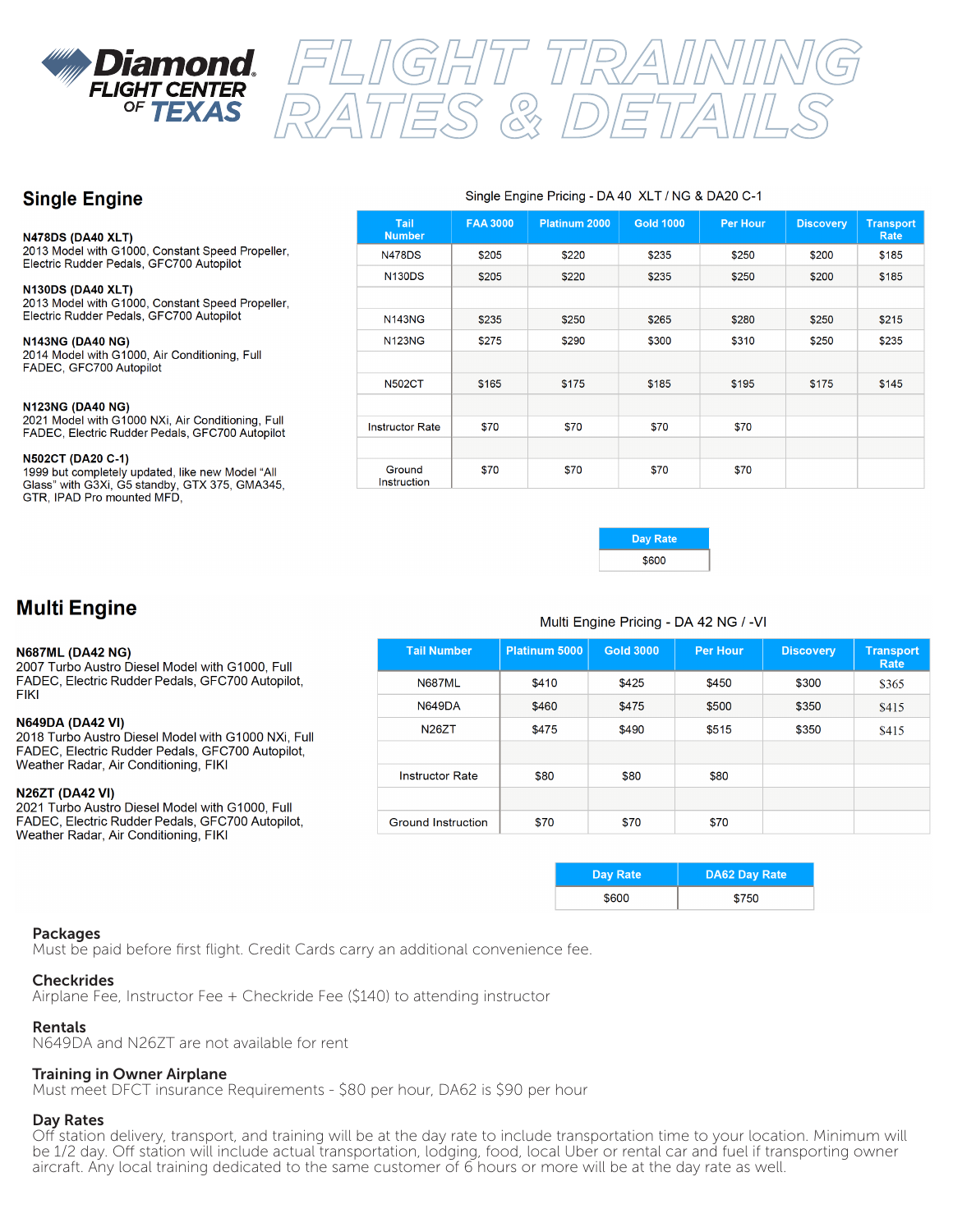

# Initial Private Pilot Rating considerations and package:

FAA Requirements to Obtain a Private Pilot Certificate (Summary)

- 1. Be at least 17 years of age
- 2. Be able to read, write, and converse fluently in English
- 3. Obtain at least a third-class FAA medical certificate or Basic Med
- 4. Receive and log ground training from an authorized instructor or complete home-study course

*FLIGHT TRAINING*

*RATES & DETAILS*

- 5. Pass a knowledge test with a score of 70% or better.
- 6. Accumulate appropriate flight experience
- 7. Receive a total of 40 hours of flight instruction and solo (10 hours of 40) flight time and demonstrated skills in accordance with FAA Private Pilot – Airplane Airman Certification Standards https://www.faa.gov/training\_testing/testing/acs/
- 8. Successfully complete a practical (flight) test given as a final exam by an FAA inspector or designated pilot examiner and conducted as specified in the FAA's Private Pilot Practical Test **Standards**

# Private Pilot Test Preparation (home-study course):

For academic preparation for your Private Pilot Written test we recommend the King School on-line curriculum. The written test is typically the most significant challenge for most students to get accomplished in a timely manner prior to their practical/Flight Test. If you mention our flight school name "Diamond Flight Center of Texas" in ordering your ground school from King School you will receive the appropriate King Online Flight Test course for free (\$139.00 value) with the purchase of a Ground School and Test Prep course (\$279.00). - https://www.kingschools.com/

— Call King School and Mention DFCT for your free Test course: 800-854-1001

## DFCT Private Pilot Package Estimate:

While 40 hours (30 hours with flight instructor, 10 hours solo) is the minim required by the FAA for a private pilot license. 55 flight hours is the actual national average. A ground school course can considerably reduce the amount of needed one-on-one ground instruction with our certified flight instructors. Given these considerations, DFCT estimates your Private Pilot Training will cost the following all based on our Platinum best rate package prices in page 1:

- $\cdot$  40 Flight Hours = \$7,400
- 30 hours Flight Instruction and 20 Hours Ground Instruction = \$3,150 (Assumes ground school course such as King's course is accomplished via self-study on-line)
- Practical Test = \$700 paid directly to DPE
- Academic Materials, FAA Written Test and personal items additional cost

# • Total estimate = \$10,550

Note: Many flight schools will advertise prices based on lowest flight hours and no ground training yet once training occurs the cost will be higher.